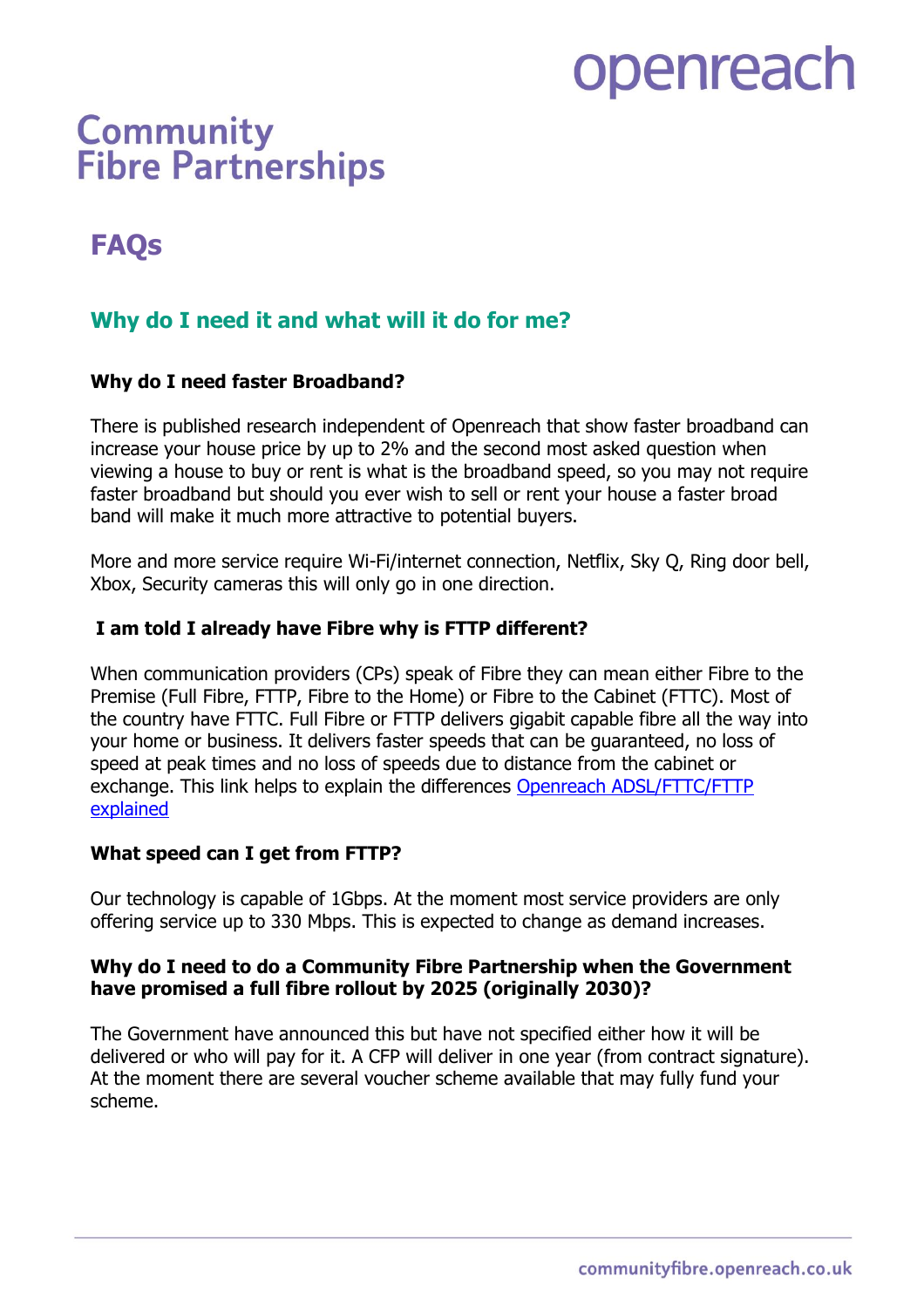## **Can I have GFAST through a Community Fibre Partnership Scheme**

It is not possible have a CFP using GFAST. GFAST is a technology that enables those near to a cabinet (within 300m) to receive speeds of up to 330mbps.

## **Is there an alternative solution to taking FTTP? Can I have a new cabinet nearer to me than take FTTP?**

In theory yes, but in practice the cost of a new cabinet will be more expensive than FTTP and will be ineligible for Government vouchers.

## **I have a green fibre cabinet nearby, why can't you just connect into this?**

This is fibre to the cabinet (FTTC) and is not capable of supporting a community's FTTP connections. We have separate fibre connection points called nodes with much bigger capacity that we use to deliver fibre to the premises (FTTP).

## **How long does a typical Community Fibre Partnership take?**

A Community Fibre Partnership can take up to 1 year to deliver once the contract is signed.

The time taken to get to contract is dependent on the complexity of the scheme, whether DCMS vouchers are used and the time it takes for the community lead to rally their community.

## **Estimates and Final offers**

## **I only registered 5 addresses why have you listed 12 addresses in the Initial quote?**

Within our network, properties share common Distribution Points (DPs), this could be a pole or a box outside your property. When we design the new fibre network, we will include all properties that share the same distribution point as the addresses you have given us, because they will all naturally benefit from the work. The capital cost doesn't change and adding the properties that share your equipment means that the contribution required by each property becomes smaller.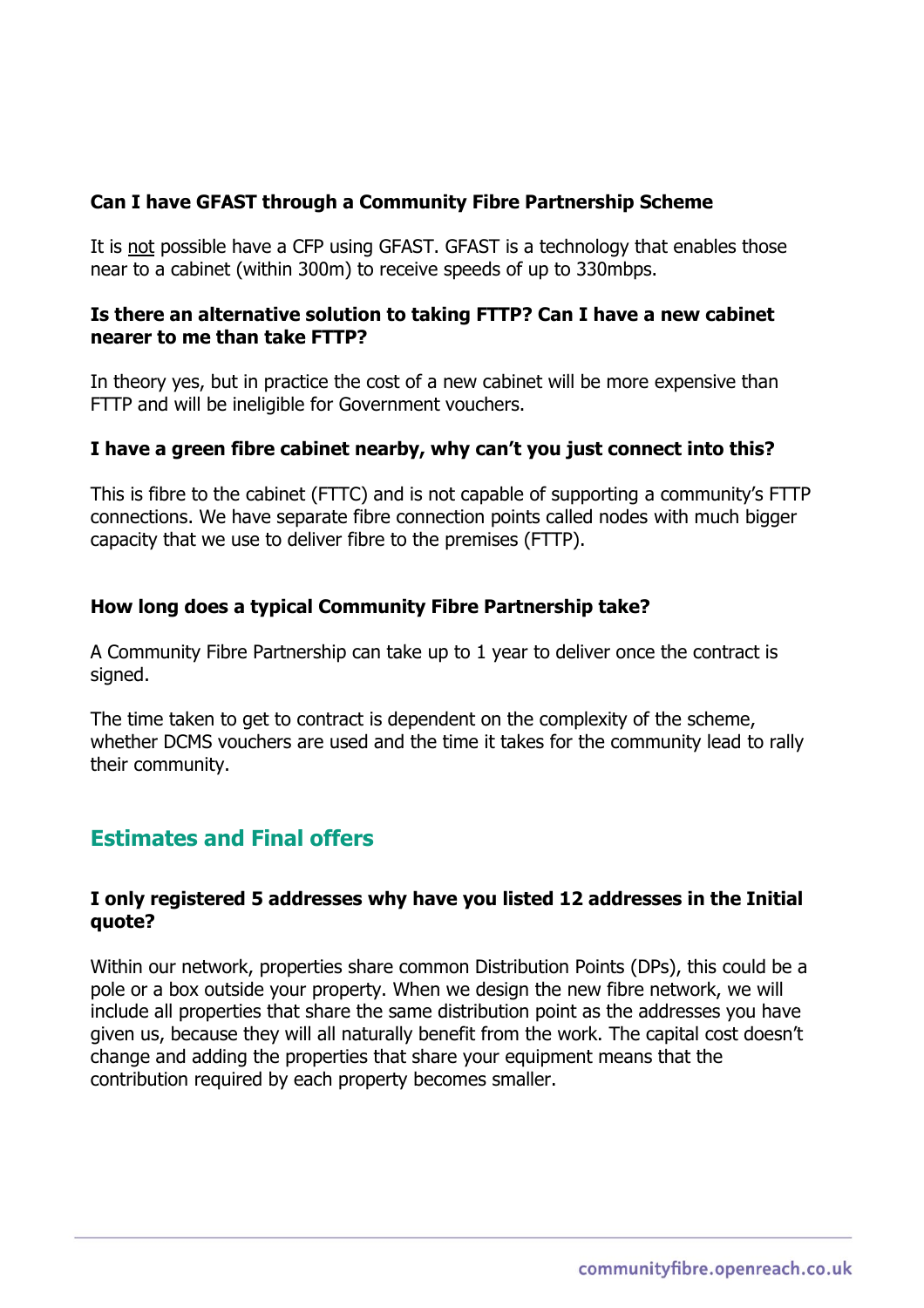## **My neighbour does not want anything to do with this, will he benefit from the scheme?**

It depends on his location. If he shares the same Distribution Point (DP) then he will be included. However if the DP is not included then he will not benefit.

## **Could you please confirm that the Final Offer is an absolute figure, and not subject to survey or any price increase when you start the work?**

Final offers are a confirmed price, unless they explicitly state that they are subject to a survey. We rarely survey and only if there are flats, self-dig routes or concern regarding the route.

Once the contract is signed, the price is fixed regardless of if it costs Openreach more than expected.

## **Why is my final offer much higher than my initial estimate?**

Initial estimates are a computer generated estimate to give an indicative cost. To generate a final offer a planner has looked in detail at our records for the area. This can vary in price because:

The model is not sophisticated enough to identify all the variables The node that the model identified as the point of connection no longer has capacity The address list is different to the original

## **I have my estimate/final offer and now wish to add more properties not on the original list, how do I do this?**

Absolutely, we want to reach as many people in your community as possible. We will need to produce a new estimate and this may change the capital cost, but we will adopt the same principle of adding others who share the same network – we want to make schemes as affordable as possible.

## **Does the estimate include voucher funding?**

No, as funding is subject to availability/eligibility we won't make any deductions at this stage, so any potential funding could be used to reduce the amount that the community must pay.

## **What about the USO, can I use this here?**

The Universal Service Obligation (USO) licence is held by BT, not Openreach. It is a separate application process & service that gives individuals the right to demand 10 Mbs service if current speeds received today are below this threshold. BT offer a few options including 4G. Details can be found at www.bt.com/USO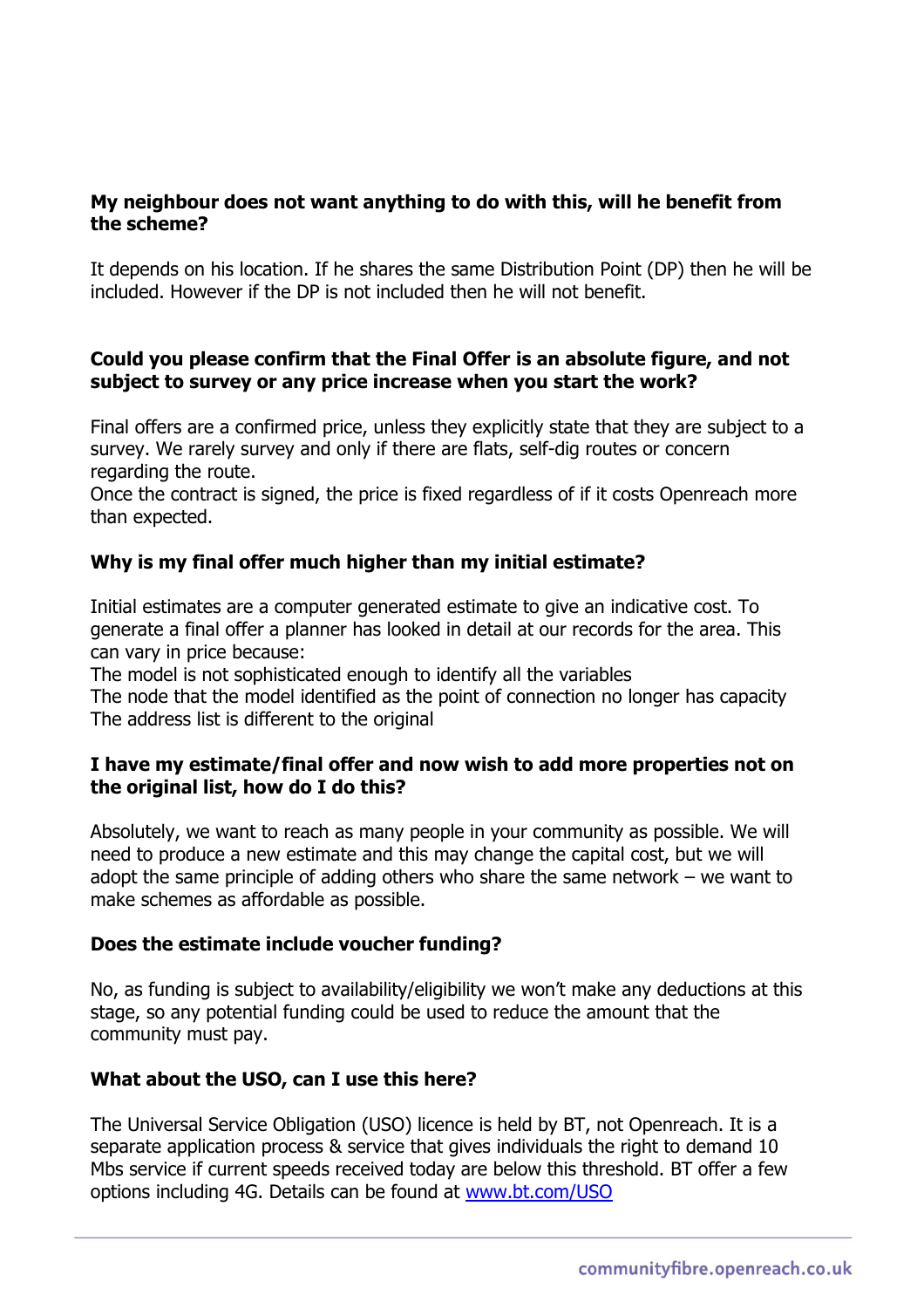## **Vouchers and Payment**

## **When do I have to pay and how much?**

The amount that you will have to pay will be stated in your final offer letter, please note that this amount is the total amount before and vouchers are applied.

If the scheme does not contain any vouchers then you will be invoiced 50% of the total amount once contract is signed and 50% once the installation is complete.

If the scheme does contain vouchers, then these are first applied to the final 50% payment, any balance is then applied to the initial payment. See example below:

The cost of a scheme is £50k and there are £30k value of vouchers. £25k is due on contract signature and £25k is due on completion. The value of vouchers are worth more than the final payment. So the balance is taken off the initial payment. This means that the initial payment is £20k.

Is a scheme is fully funded by vouchers then no payment is made. However if on completion of the work a voucher has become invalid, then a final invoice will be sent to the Legal Entity showing the balance.

## **Can I spread the payments over several years?**

It is not possible to change the payment terms of 50% on contract signature and 50% on completion

## **Is it possible to check voucher eligibility now? If, say, a person runs a business from home but the registered address is at their accountants – would this work?**

Please see https://gigabitvoucher.culture.gov.uk/ for further information on eligibility

## **If after collecting all the vouchers we still have a gap – how exactly do we pay that gap? Bank transfer to some Openreach account?**

Yes, we will send an invoice to the Legal Entity.

## **If a Gigabit business voucher is rejected – would the same property be able to get a residential voucher?**

Maybe. It depends on the reason for the rejection. If the reason is that the business cannot prove its status then maybe. But if the reason is that there is an alternative provider coming to the area, then no.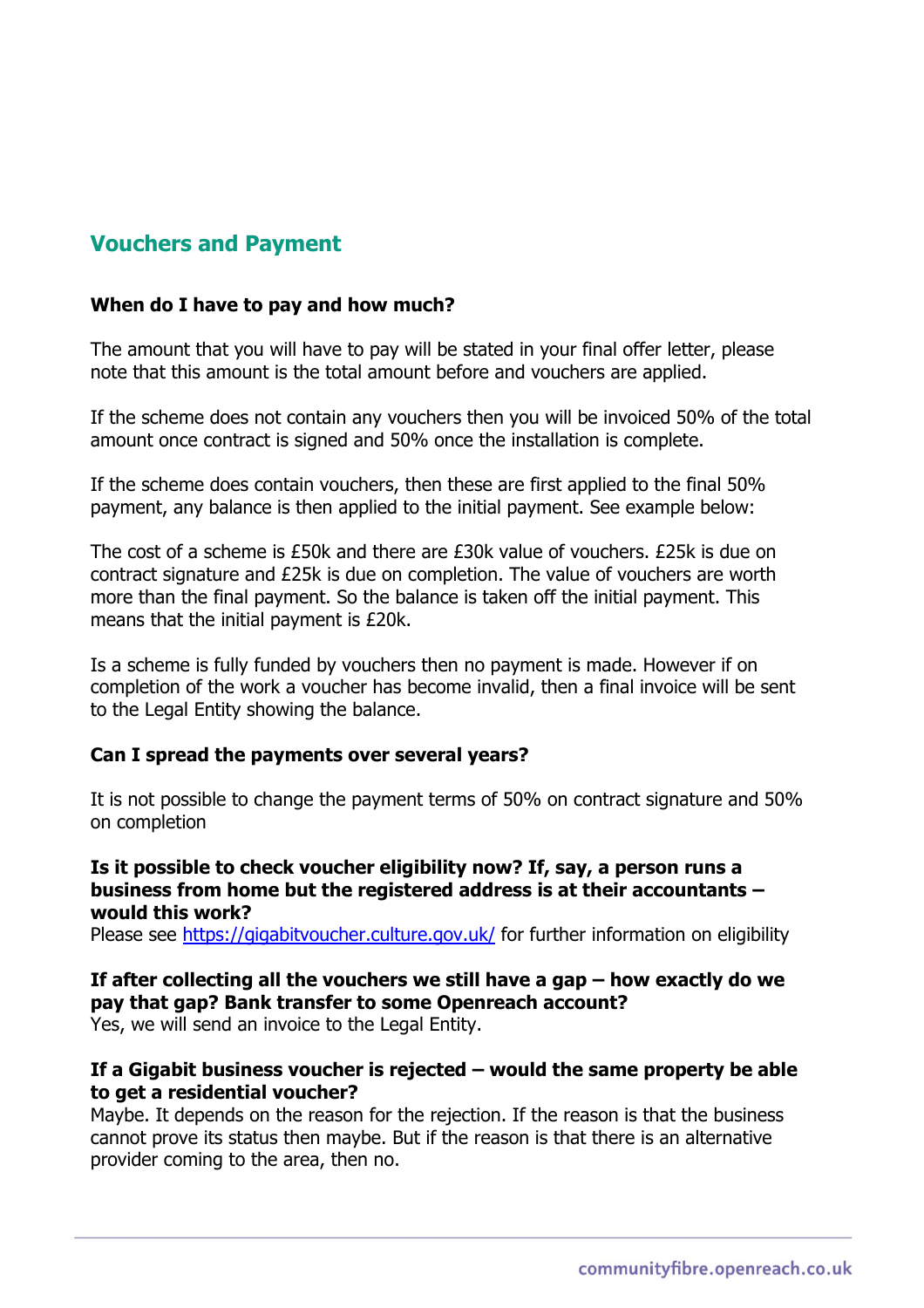## **The process indicates that only after all vouchers are authorised then the contract will be signed. So, what if after the authorisation we are short of the quote for some reason? Could it be possible to add more properties at this point?**

Yes, but it would add a delay as the process needs to be started again. This can only happen before a contract is signed.

## **Can I add any vouchers to the scheme once the contract is signed?**

No vouchers cannot be added to the scheme, however if someone moves house then it is possible to substitute a voucher.

## **If someone applies for a voucher as a business (SME) – will they be required to connect to an ISP via a business contract?**

No. Small businesses can use residential ISP contracts.

## **How do the vouchers work?**

Please go to https://gigabitvoucher.culture.gov.uk/ for more information, but any approved voucher funding will be paid directly to Openreach and will be deducted from the final offer amount.

## **What is defined as a business for the voucher schemes?**

A small or medium business must be turning over less than 50million Euros per annum. It can be a limited company, sole trader or charity. It must operate from the premise in the scheme, however if a limited company can be registered elsewhere.

## **I work from home, but my company operates from a business premise elsewhere, can I claim a voucher?**

No as the business is operating elsewhere

## **My wife does freelance transcription as a Medical Secretary. She is not formally registered as a sole trader because she does not make much (less than the tax free allowance).**

Suggest that they request a voucher as a business and it is up to them to prove with DCMS. She will need to have invoices or something to prove she is working as a business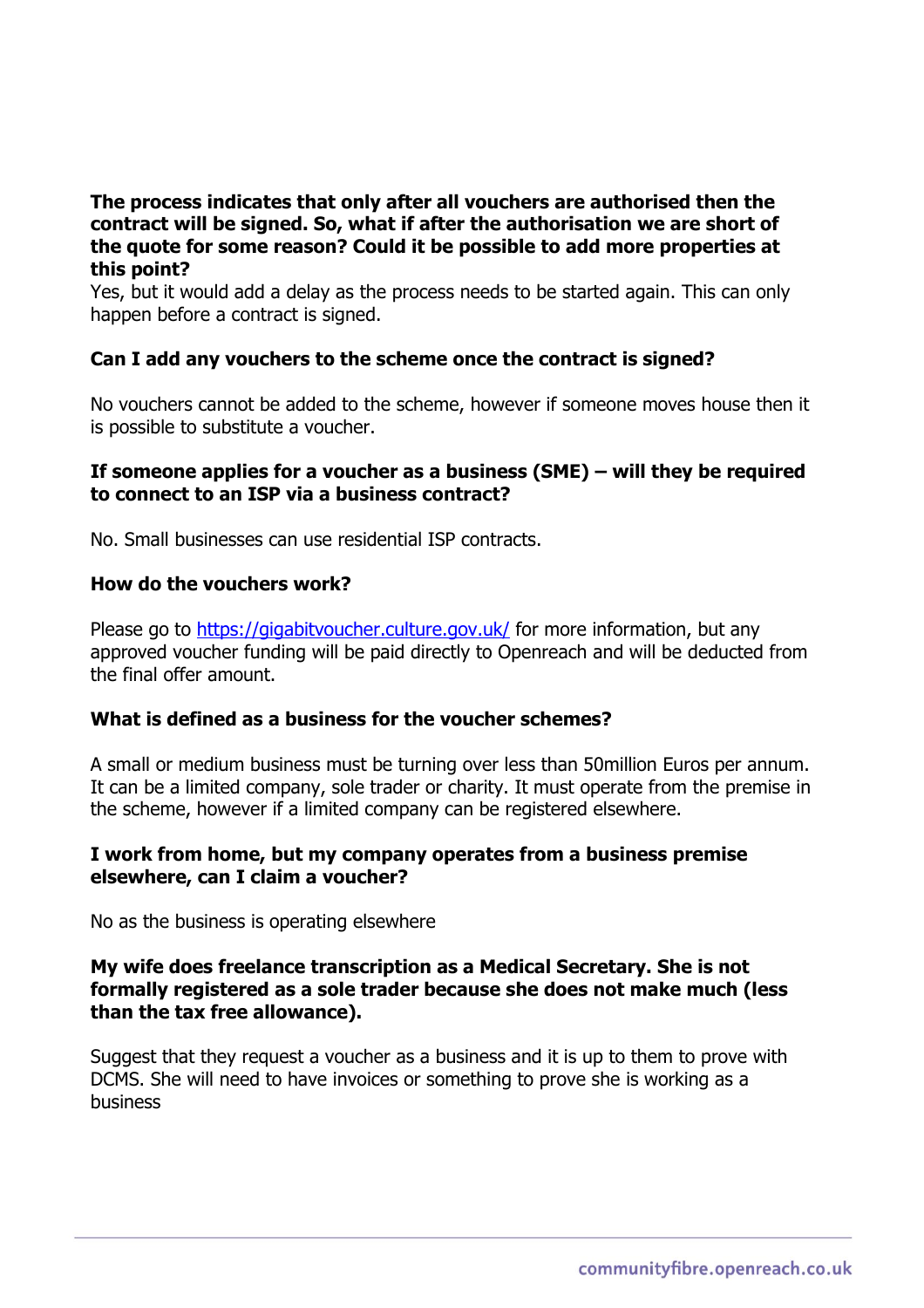## **I have a business at my address as does my wife and it is our home, can we claim 2 business vouchers and 1 residential voucher?**

The scheme only allows one voucher per property.

## **Service Providers**

## **How can we find out the running costs? Is the phone line rental cost the same for FTTP as for voice/ADSL connection?**

Openreach is not allowed to advise on ISP issues. You can check which ISPs offer Full Fibre service by looking at https://www.homeandbusiness.openreach.co.uk/fibrebroadband/ultrafast-broadband/ultrafast-fibre-buy-it-now

You cannot check Ultrafast prices for your postcode as the Gigabit infrastructure is not in place yet. So, please use postcode **MK182HY**

## **Do I have to use BT?**

No, everyone who takes part can choose their own communications/service provider (SP/CP) for service - details of participating fibre providers that use the Openreach network here - https://www.openreach.com/fibre-broadband/fttp-providers

## **How much more a month is a FTTP service?**

Openreach is not a Service Provider, please speak to a Service provider to confirm charges

## **Contracts and Legal Entities**

## **What is the best form of legal entity (LE) for a community?**

Openreach can contract with various forms of non-profit entities – from unincorporated entity (which does not have to be registered at the Companies House) to various forms of limited companies (these require registration). For example, community interest companies (CIC) or company limited by guarantee (CLG). The choice depends on what suits the community best.

The following are some useful links:

Set up a Community Interest Company this is quite reader friendly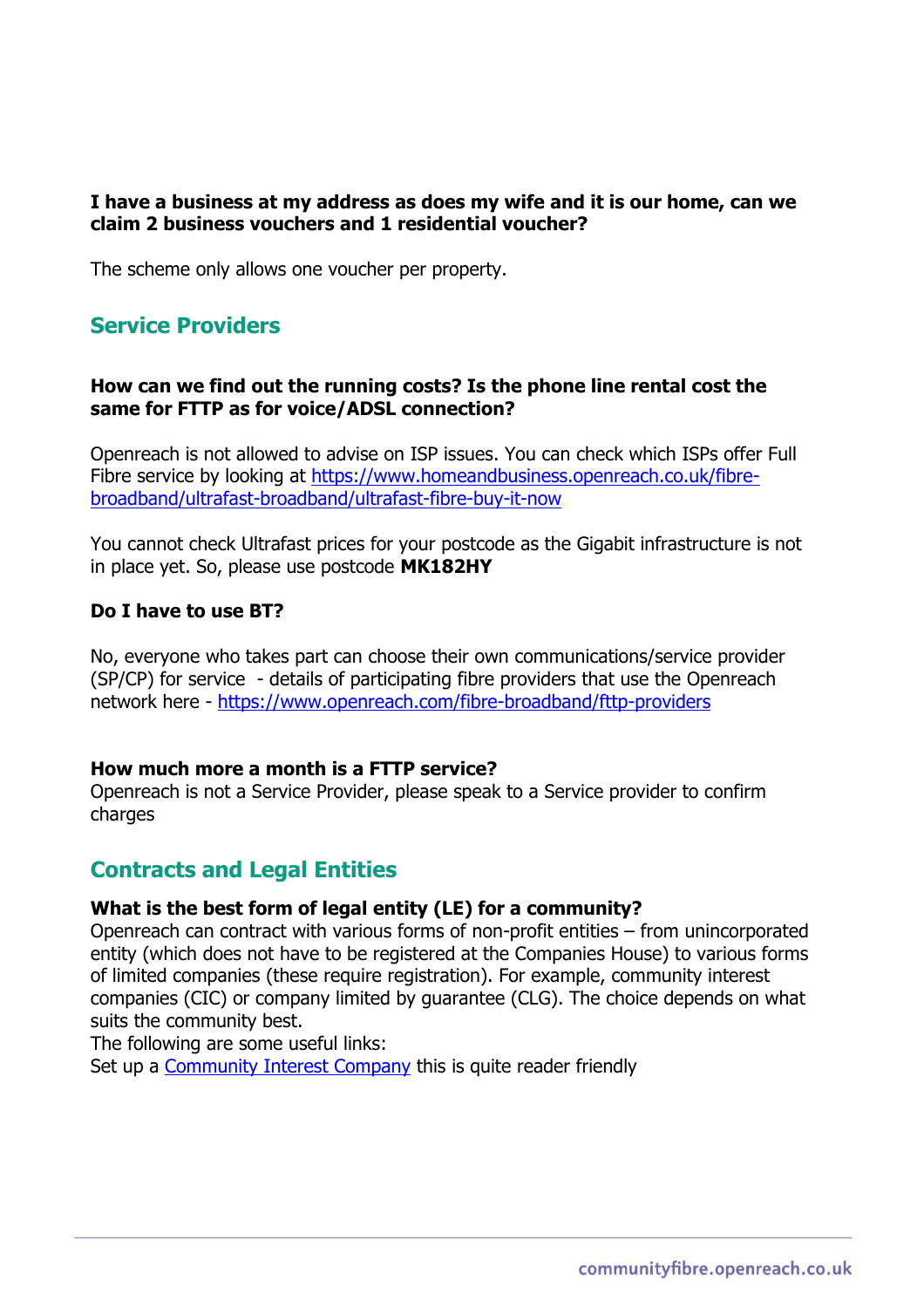## **How do we contract with Openreach?**

The contract must be between a Legal Entity and Openreach rather than a group of individuals. The LE can be a business in the community, a CIC (Community Interest Company), parish council, it can be an individual. Please note that a sole trader will be contracted with as an individual.

## **Do I have an ongoing contract with Openreach?**

No, the contract is to deliver the project, after this the infrastructure becomes Business as usual and maintained the same as the rest of OR network. All faults are reported via your Service Provider, the same as you do now.

## **VAT**

## **When is VAT charged?**

VAT is only charged on Commercial groups where the end user has to pay a share of the CFP. EG if the CFP is a business park and the landlord passes on the CFP via a mandatory user charge. If it is Voluntary then no VAT is charged, so if all vouchers no VAT is charged.

In cases where we do charge VAT and the company is VAT registered then they should be able to offset their VAT in their usual way. Please note that we are not Tax Accountants nor HMRC so they do need to seek their own advice on this. NB If we do charge VAT and the company is not VAT registered then they cannot off set the VAT.

## **Self Dig**

## **Can I dig some of the route?**

It may be possible to reduce our charges by digging some of the route, if digging is required. In many places the network is fully ducted, or supplied overhead, in these cases no digging is necessary. Additionally self dig can only be on private land (digging on public highways requires licences, even in the verge).

Customers wishing to Self Dig must supply details of the Landowners, probable route and a survey will be necessary.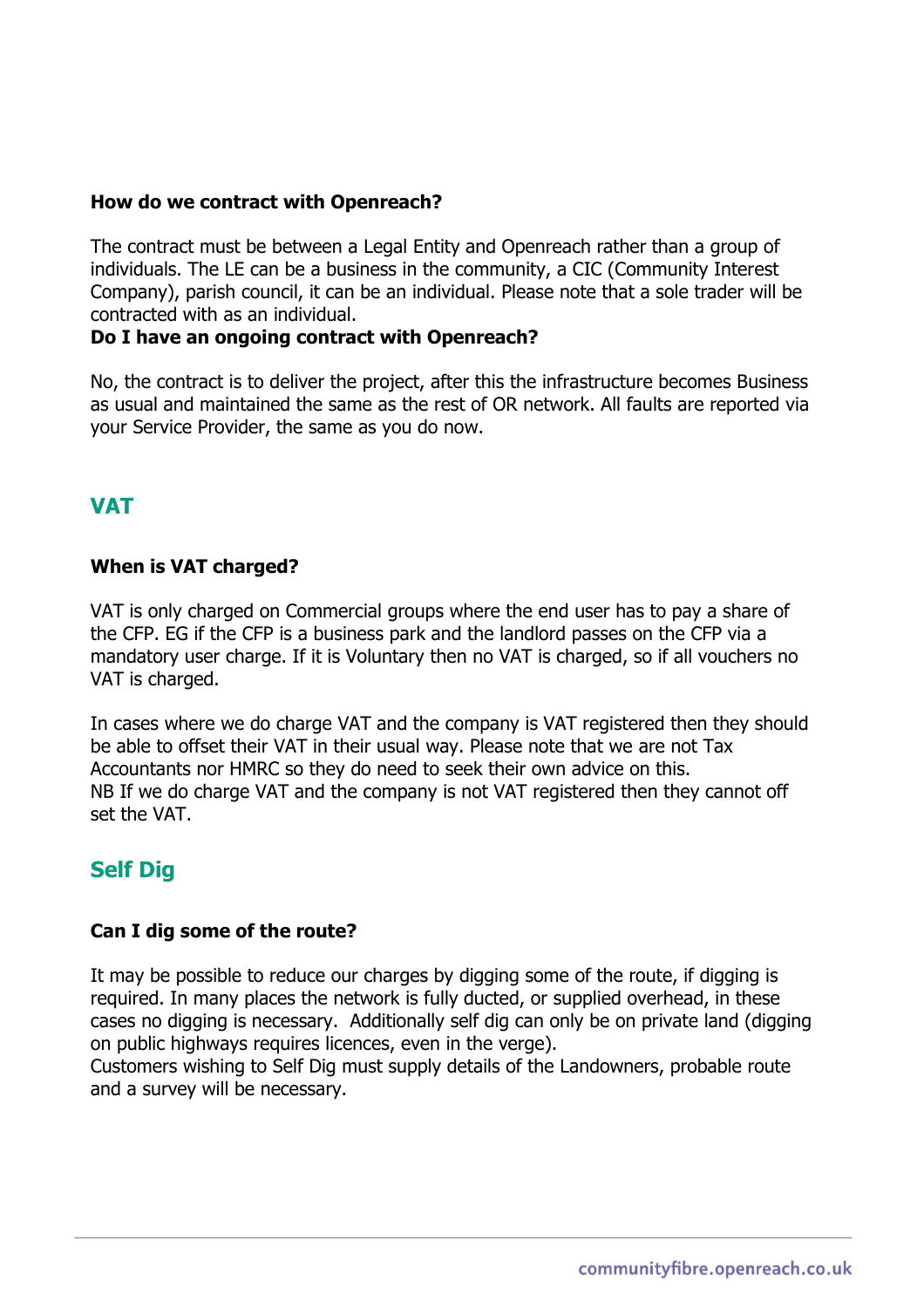## **MDUs**

## **Can you install in MDUs**

Multiple Dwelling Units (flats) are complex for Openreach to deliver to. We will always need to survey and will require Landlords details (or someone to provide access to all areas) prior to a final cost being produced.

## **Delivery**

## **How long will it take to deliver?**

Our contract states we will deliver within 12 months of a signed contract. We will of course work to install the network as quickly as possible.

## **Why does it take so long for you to deliver?**

Once contract is signed, we need to undertake a details plan of your area and plan it into existing work. The work required is a major civil engineering project. We may need to arrange Traffic Management with the local authority to enable us to work in manholes in the road. We may also need to agree wayleaves. This does take time, hence our contracts do stay that the work can take 1 year.

## **What is a wayleave?**

A right of way granted by a landowner, generally in exchange for payment and typically for purposes such as the erection of telegraph wires or laying of pipes. "companies must have way leaves for work they want to carry out on private land"

## **Do you need to dig up my road?**

We will usually deliver the new fibre via exiting poles and ducts, very occasionally we may need to install new duct and poles but we can usually deliver over the existing infrastructure.

## **How can one know if a fibre cable would come into the house underground or overhead?**

It follows the current route.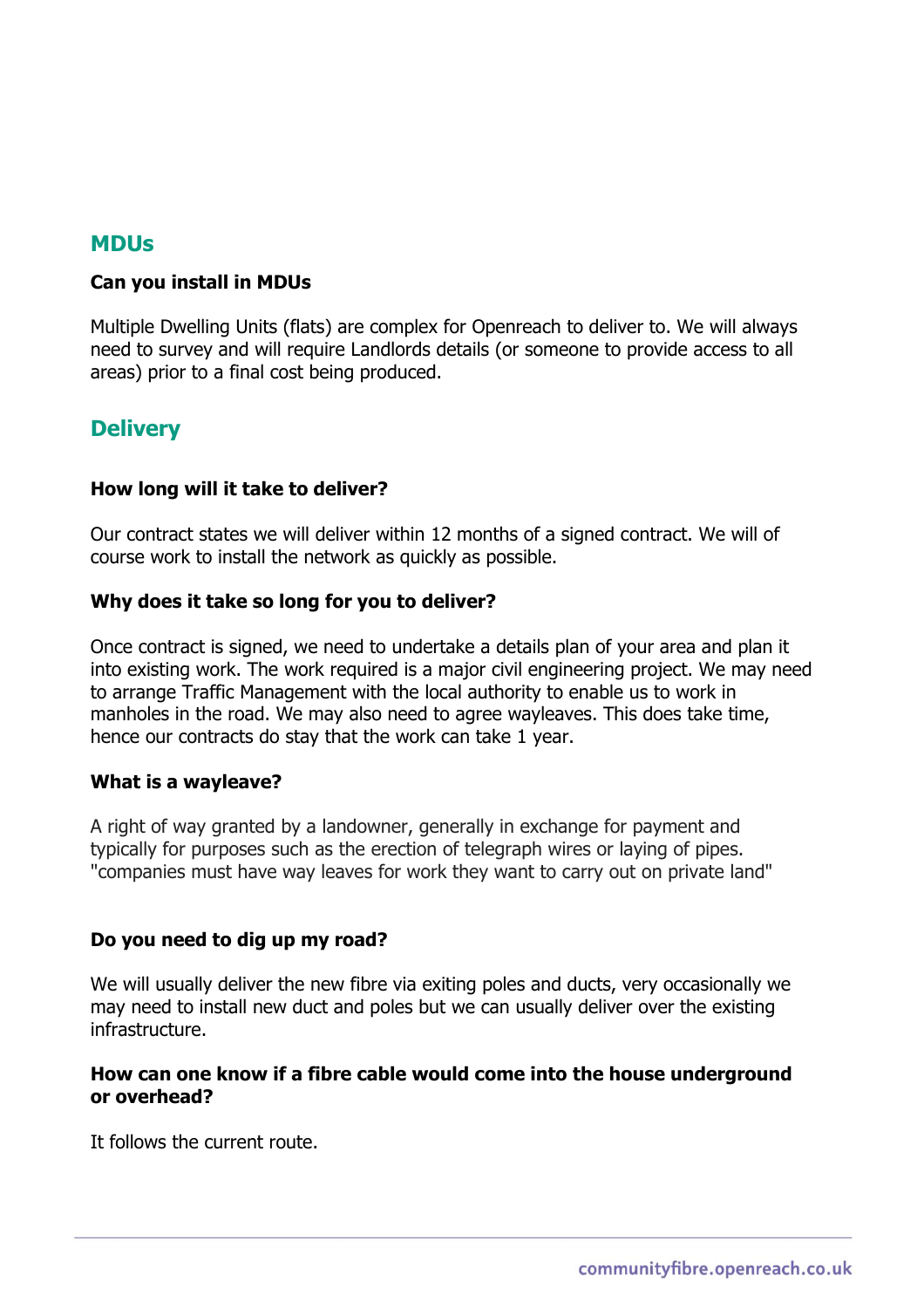## **Would normal voice line come through the same fibre cable or via a copper cable?**

Customers can choose if they wish to have a Voice Over IP service or keep a copper line for their voice calls.

## **Fibre to the Premise will be included in the contract for those specified on the contract. If someone wants a connection later – will it be a standard connection charge for them for them or incur some cost?**

It depends on where they are and whether there is capacity. This is not known in advance of signing the contract.

## **What equipment will be provided at the end of the fibre cable - just the optical network terminal (ONT) box?**

Just a box, a bit larger than your current Master Socket. There is a video: https://www.youtube.com/watch?v=1-6LKAPlEyk

## **Will I need a new router and if so when do I get it?**

When you order service this will be sent to you from your Internet Service Provider.

## **Where the road/pavement/lawns/walls are dug up for the fibre cables – will Openreach make good the surfaces after the work?**

Yes, the only exception is if a drive is a specialist surface such as Resin, when the individual customer will need to arrange and pay for the re-instatement

## **What will be the process of discussing the fibre route when there is a need (previous route is unclear or sub-optimal or crosses someone's private land, etc.)?**

With the exception of the link to someone's home the route is as per existing and is known - it follows the current cables.

## **When will you need to enter my home?**

Our project will deliver a full fibre solution from the exchange to your property, however we do not enter your home when we are building the network. The final connection into your property will be done when you place an order with your Service Provider.